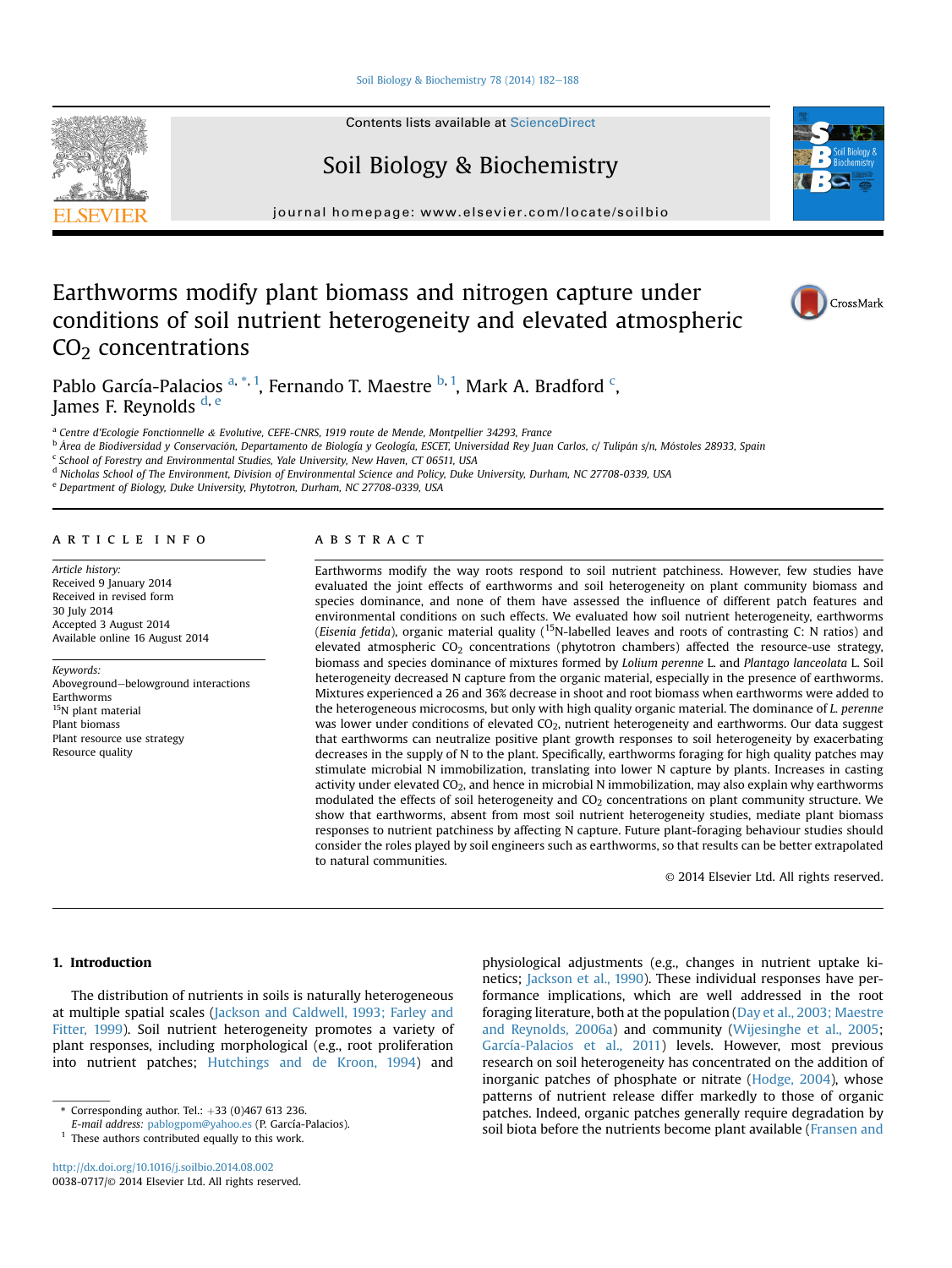[de Kroon, 2001\)](#page-6-0). Soil ecosystem engineers, such as earthworms, may then be important drivers of plant growth responses to organic nutrient patchiness because their actions directly redistribute patch material through the soil and indirectly affect patch decay because they change the environment and hence activities of decomposer microbes [\(Kreuzer et al., 2004; Lavelle et al., 2006;](#page-6-0) [Bradford et al., 2007\)](#page-6-0).

Earthworms are one of the most conspicuous groups of detritivores in terrestrial ecosystems. Their high consumption rates and burrowing activity profoundly modify the physical structure of soils and the rate at which soil microbes carry out important ecosystem processes such as N mineralization ([Willems et al., 1996; Lavelle](#page-6-0) [et al., 1997; Eisenhauer, 2010\)](#page-6-0). Earthworms also influence root architecture and growth (Setälä and Huhta,  $1991$ ) – metrics that strongly influence N capture by plants from nutrient patches  $$ potentially through root feeding and their effects on the distribution of patches. Together these effects of earthworms may play a key role modulating nutrient availability from organic patches, and therefore ultimately plant growth. Yet earthworms have been excluded from most soil heterogeneity studies, probably because the majority has used artificial growing media or potting soil ([Hodge, 2004\)](#page-6-0). To our knowledge, only a few studies have evaluated the joint effects of earthworms and nutrient heterogeneity on plant biomass ([Bonkowski et al., 2000; Wurst et al., 2003; Kreuzer et al.,](#page-6-0) [2004; Bradford et al., 2007](#page-6-0)), and none of them have assessed how different patch features and environmental conditions modify these effects.

The quality of the organic patch material (e.g., lignin: N and C: N ratios) may be particularly relevant in determining plant responses to soil heterogeneity, as it largely determines the rate of decomposition [\(Cornwell et al., 2008](#page-6-0)), and strongly regulates the effects of soil fauna on litter decay [\(García-Palacios et al., 2013\)](#page-6-0). For example, the activity of earthworms may change in response to patches of contrasting qualities, as they selectively forage for high quality organic matter [\(Bradford et al., 2007](#page-6-0)). Thus, earthworms may particularly influence plant responses to patches of high quality because they redistribute them more rapidly, reducing the opportunity for roots to capture nutrients from the patch. The patch quality may also interact with abiotic environmental factors affecting the traits that determine the plant resource use strategy ([García-Palacios et al., 2012](#page-6-0)). The rise in the atmospheric concentration of  $CO<sub>2</sub>$  is a major driver of ongoing global environmental change ([IPCC, 2013](#page-6-0)). Elevated  $CO<sub>2</sub>$  concentrations have been found to alter plant nutrient uptake responses to soil nutrient heterogeneity, which in turn changes plant dominance ([Maestre et al., 2005;](#page-6-0) [Maestre and Reynolds, 2006b\)](#page-6-0). Earthworms could also modify such effects because these soil engineers have been shown to influence plant biomass responses to nutrient heterogeneity and elevated CO2 separately ([Wurst et al., 2003; Arnone et al., 2013](#page-6-0)). Thus, our broader understanding of the ecological consequences of soil heterogeneity is hindered by the limited evaluation of the combined effects of earthworms, patch quality and projected global change scenarios.

Using a microcosm approach, natural soil and <sup>15</sup>N-labelled organic material, we examined the simultaneous effects of soil nutrient heterogeneity, earthworm presence, organic material quality and elevated atmospheric  $CO<sub>2</sub>$  on plant resource-use strategy, biomass and species dominance in mixtures formed by Lolium perenne L. and Plantago lanceolata L. We tested the following two hypotheses: i) Earthworms reduce plant biomass under heterogeneous nutrient distribution through reduction in a set of morphological (root foraging precision) and physiological (N capture) plant responses caused by earthworm preemptive use of nutrient patches. The decrease in plant biomass will be highest with high (versus low) quality nutrient patches because earthworms selectively forage for these [\(Bradford et al., 2007\)](#page-6-0); and ii) elevated CO2-induced increases in earthworm activity ([Arnone et al., 2013\)](#page-6-0) alter plant dominance in the mixtures when nutrient are heterogeneously distributed. The dominance of the more competitive species  $L$ . perenne – which is usually favoured by nutrient heterogeneity under elevated  $CO<sub>2</sub>$  [\(Maestre et al., 2005](#page-6-0)) – will therefore be reduced when earthworms are present under these conditions.

## 2. Materials and methods

The experiment was conducted at the Duke University Phytotron. The design consisted of a fully-crossed combination of two levels of spatial distribution of the organic material (NH: homogeneous and heterogeneous), earthworms (E: with and without), organic material quality (NQ: low and high) and atmospheric  $CO<sub>2</sub>$ concentration (ambient and elevated). L. perenne and P. lanceolata seeds were used to form two-species plant mixtures. Both species commonly co-occur in semi-natural temperate grasslands ([Fowler](#page-6-0) [and Antonovics, 1981\)](#page-6-0), and have been previously employed in soil heterogeneity studies evaluating the interaction with earthworms ([Wurst et al., 2003](#page-6-0)) and elevated  $CO<sub>2</sub>$  [\(Maestre et al., 2005](#page-6-0)).

# 2.1.  $15N$ -labelled organic material

We obtained <sup>15</sup>N-labelled organic material by growing L. perenne from seed in microcosms made out of a section of PVC pipe (length 40 cm, internal diameter 10 cm) and filled with 3: 1 sand: vermiculite mix. Seeds were germinated in a dark room on agar plates, and three days after germination were planted into the microcosms (7 seedlings per tube). These were then placed in a walk-in growth chamber that was maintained at day/night air temperature of 21/16 °C, PAR of 1000 µmol m<sup>-2</sup> s<sup>-1</sup> with a 16 h photoperiod, atmospheric  $CO<sub>2</sub>$  partial pressure of 35 Pa, and an average relative humidity of 80%. Each microcosm unit was irrigated to free drainage with distilled water twice a day, and received a modified  $\frac{1}{2}$  strength Hoagland's solution containing 800 mg L<sup>-1</sup> of <sup>15</sup>NH<sup>15</sup>NO<sub>3</sub> (5 atom% <sup>15</sup>N, Isotec, Miamisburg, USA) twice a week for eight weeks. After eight weeks, the plants were harvested and the roots and shoots were dried at 60  $\degree$ C. For the experiment, we used finely cut (2 mm length) green shoots (5.30 atom% <sup>15</sup>N, 2.88% N, 14.6C:N) and roots (4.30 atom%  $^{15}N$ , 0.88% N, 45.2C:N) to provide nutrient patches of high and low quality for decomposition, respectively.

#### 2.2. Microcosm setup

Plants were grown in microcosms made out of sections of PVC pipe (length 38 cm, internal diameter 10 cm) closed at the bottom by caps with a 5 mm diameter hole to allow drainage (see [Maestre](#page-6-0) [and Reynolds, 2007](#page-6-0) for details). At 15 cm from the top of the pots we placed two  $31$ -cm<sup>3</sup> open plastic cylinders (hair rollers with length and internal diameter of 75 and 23 mm, respectively, and a light mesh of  $5 \times 10$  mm) separated from each other by 2 cm. The cylinders were introduced to measure root proliferation, and to enable the placement of the organic material in the heterogeneous treatments (see below). All the microcosms were filled as follows (from the bottom to the top): a 5-cm layer of gravel, a 28-cm layer (corresponding to 2.38 L) of a 50: 50 mixture of mineral soil: sand (hereafter background soil), and a 2-cm layer of a 50:50 mixture of organic soil: peat. Both the mineral (a nutrient-poor sandy loam soil) and organic soils were obtained from the Duke Forest two months prior to the beginning of the experiment. The mineral soil was a low-fertility, sandy loam classified as an ultisol-type soil. Total percentage of soil C, N and P were  $1.20 \pm 0.049$ ,  $0.05 \pm 0.002$ and 0.01  $\pm$  0.002, respectively (mean  $\pm$  1 SE; n = 8; [Bradford et al.,](#page-6-0)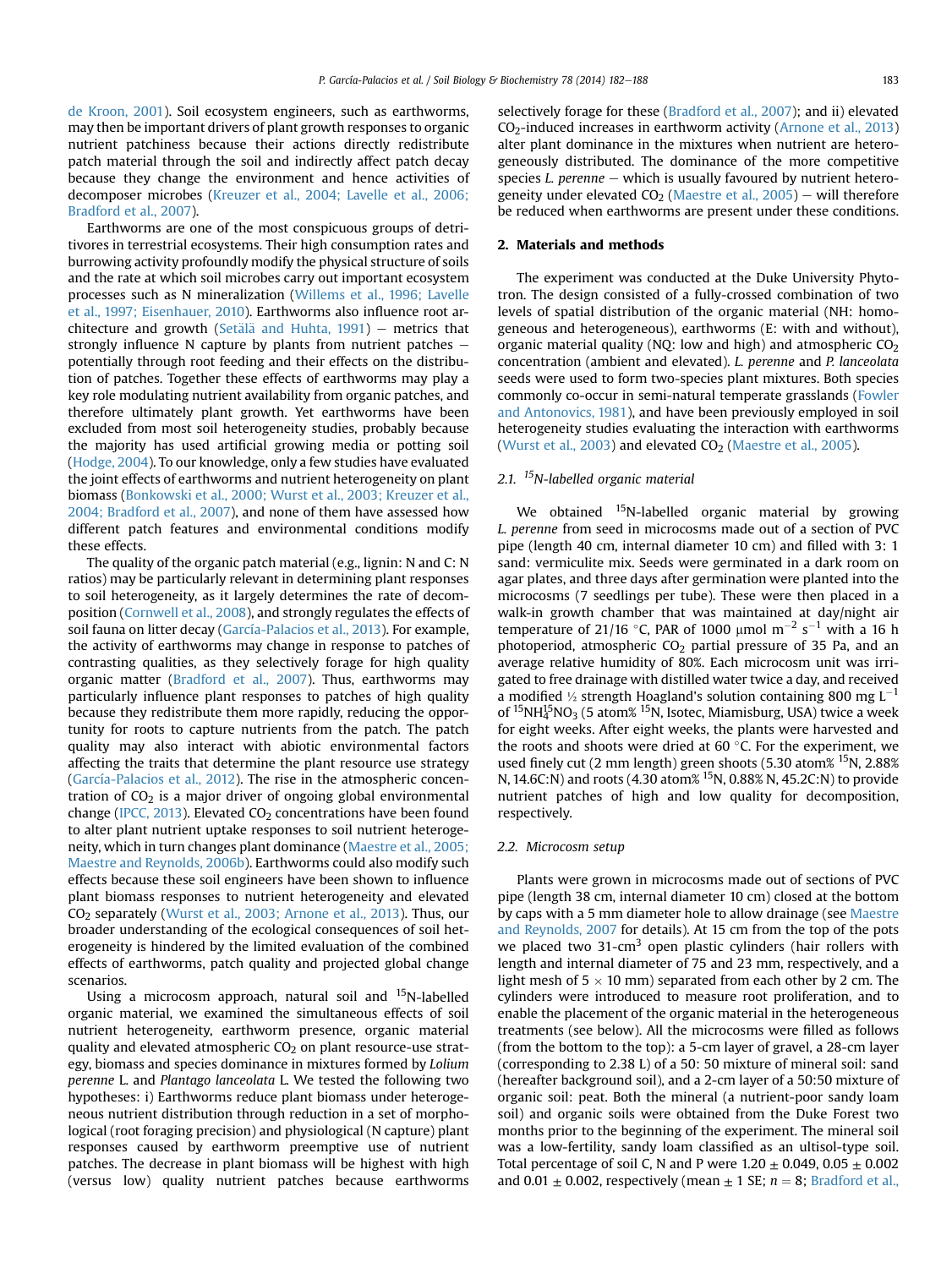[2008](#page-6-0)). The soil texture was classified as loamy sand, with 15% silt and 5% clay; base saturation was 16% and CEC (meq 100 g dry soil $^{-1}$ ). Before mixing the mineral and organic soils with sand and peat, respectively, we steam-treated the soil (two 2 h treatments at 75 °C) to kill all macrofauna. After sterilization, we leached the soils for three weeks with distilled water to minimize any nutrient pulse associated with the steaming. To re-introduce any microbial species, and some microfauna (e.g. Protozoa, nematodes), killed during steaming, all the microcosms were irrigated with 100 mL of a soil solution. To obtain this solution, 3 kg of fresh soil from the turf communities surrounding the Phytotron (dominated by Trifolium repens L., P. lanceolata and Anthoxanthum odoratum L.) were introduced in 30 L of water. The resulting solution was agitated every 8 h for 2 days, filtered with a 106  $\mu$ m sieve and added to the microcosms before the placement of the organic soil.

Each microcosm received either 1.59 g of L. perenne shoots (high quality of the organic material) or 5.22 g of L. perenne roots (low quality of the organic material). In both cases, the amount of N added per microcosm was the same (ca. 46 mg), and thus we maintained the same overall N availability but contrasted organic material quality (C: N ratio). Within each quality treatment, the organic material was distributed either as a patch (heterogeneous level) or homogeneously in the microcosm. In the patch treatment, one of the cylinders was filled with a mix of background soil and organic material. The other cylinder (control) was filled with the background soil. In the homogeneous treatment, the organic material was mixed with the background soil throughout the entire microcosm volume. Two cylinders were also placed into the homogenous treatment but, in contrast to the heterogeneous treatment, the organic material-soil mix was equivalent between both cylinders and also to the surrounding soil.

Earthworms (Eisenia fetida Savigny) were purchased from a commercial supplier (Happy D Ranch, Visalia, CA, USA) and were maintained in background soil for one month prior to the start of the experiment. Three adult individuals of E. fetida were added to half of the microcosms (E treatment level). Mean live weight (including gut content) of the earthworms added at the start of the experiment was  $0.97 \pm 0.16$  g (mean  $\pm$  SD,  $n = 128$ ), and did not differ among CO<sub>2</sub>, heterogeneity and quality treatments (ANOVA,  $p > 0.166$  in all cases).

Seeds from P. lanceolata and L. perenne were obtained from commercial suppliers (V and J Seed Service, Woodstock, IL and Granite Seed Company, Lehi, UT, respectively). Seeds were placed in trays with plant growing medium (Metro-Mix® 200, Scotts Company, Ohio) and germinated in a growth chamber (20  $^{\circ}$ C temperature and PAR of 600  $\mu$ mol m $^{-2}$  s $^{-1}$  with a 14 h photoperiod). Due to different germination times, the different species were germinated on different days to ensure that both species had a similar size at the start of the experiment. Three uniformly-sized seedlings of each species were transplanted into the microcosms. The planting positions for the six seedlings were allocated at random, but the same planting grid was maintained in all the microcosms by using a wiregrid pattern secured to the top of the containers.

We established 4 microcosms for each of the 16 treatment combinations, resulting in 64 microcosms (2 nutrient heterogeneity levels  $\times$  2 earthworm levels  $\times$  2 nutrient quality levels  $\times$  2 CO<sub>2</sub> levels  $\times$  4 replicates). These were introduced in four walk-in growth chambers (two for each  $CO<sub>2</sub>$  level), within which air temperature and atmospheric  $CO<sub>2</sub>$  were independently controlled. Within each CO<sub>2</sub> level (ambient: 37.5 Pa and elevated: 70 Pa), half of the microcosms (16) were randomly assigned to one of the chambers, and then were randomly grouped in two trolleys. The position of the trolleys within each chamber was interchanged once a week. The chambers were maintained at a daily temperature cycle ranging from 12 (dark) to 21 °C (full light), PAR of 900  $\mu$ mol m $^{-2}$  s $^{-1}$ 

with a 16 h photoperiod, and an average relative humidity varying from 70 to 85% during the day. The lights turned on gradually during the morning and shut off gradually during the evening to simulate daily changes in radiation. Similarly, temperature and relative humidity were increased and decreased gradually during each day to simulate normal daily variation in these variables. Each microcosm was irrigated daily with 30 mL of distilled water. To promote the formation of mycorrhizae in the introduced seedlings, all the microcosms were watered with 30 mL of a  $106$ - $\mu$ m sieved solution containing root washes from the turf communities surrounding the Phytotron (described above) 7 and 15 days after planting.

#### 2.3. Harvest

From the planting to the final harvest, the experiment lasted 101 days. Shoot biomass was cut at the soil surface and sorted by species. Leaves and stems were dried at 60  $\degree$ C. After aboveground harvesting, the soil was carefully removed from the microcosm unit and the roots were harvested and dried at 60  $\degree$ C. They were so large and entangled that it was impossible to separate them by species. To measure root proliferation, we extracted the roots within each cylinder by cutting those outside it. Earthworms were collected by hand, counted and freeze-dried. No earthworms were recovered from four of the microcosms to which we had added them, either because they escaped from the PVC pipes (F.T. Maestre, personal observation) or died during the experiment. Data from these four microcosms were not used in the statistical analysis of earthworm growth, reducing the replication number from four to three for some treatments.

Precision of root foraging of the plant mixtures was measured with the RII index ([Armas et al., 2004\)](#page-6-0). In the heterogeneous treatments, RII was calculated as  $(RB_p - RB_c)/(RB_p + RB_c)$ , where  $RB_p$ and  $RB<sub>c</sub>$  are the root biomass in the patch and control cylinders, respectively. RII ranges from  $-1$  to  $+1$ , a value of zero indicates equal root growth in patches and background soil, and no precision of foraging. Positive values indicate increasing precision. In the homogeneous treatment, the cylinders selected as the patch cylinder were located in the same position as the patch cylinders in the heterogeneous treatments.

#### 2.4. Measurement of N capture

Plant N capture from the organic material added was determined in all the microcosms at the mixture level. After drying, leaves from the two species were randomly selected for isotopic  $(\delta^{15}N)$  and elemental (total N content) analyses. Leaves were ground to a fine powder and transferred into  $9 \times 5$  mm tin capsules and injected into an elemental analyzer (Costech CHN Analyzer, Milan, Italy) coupled to an isotope ratio mass spectrometer (Finnigan Delta Plus Mass Spectrometer, Bremen, Germany) via a Conflo Interface (Finnigan, Bremen). Foliar samples were analysed for each species separately. The atom% <sup>15</sup>N excess was calculated by subtracting 0.366 as the atmospheric background ([Maestre et al.,](#page-6-0) [2005](#page-6-0)). N capture was estimated as the percentage of the N originally added which was incorporated by each species according to the equation:  $[(mg \text{ enriched }^{15}N \text{ in the foliar tissue})/(mg \text{ enriched }^{15}N)]$ <sup>15</sup>N in the organic material added)]\*100 [\(Hodge et al., 2000a\)](#page-6-0). We summed the species-level data to determine the N capture at the plant mixture level (NCA hereafter).

#### 2.5. Statistical analyses

The effects of treatments on shoot and root biomass, root foraging precision (RII Index), N capture (NCA) and leaf N content at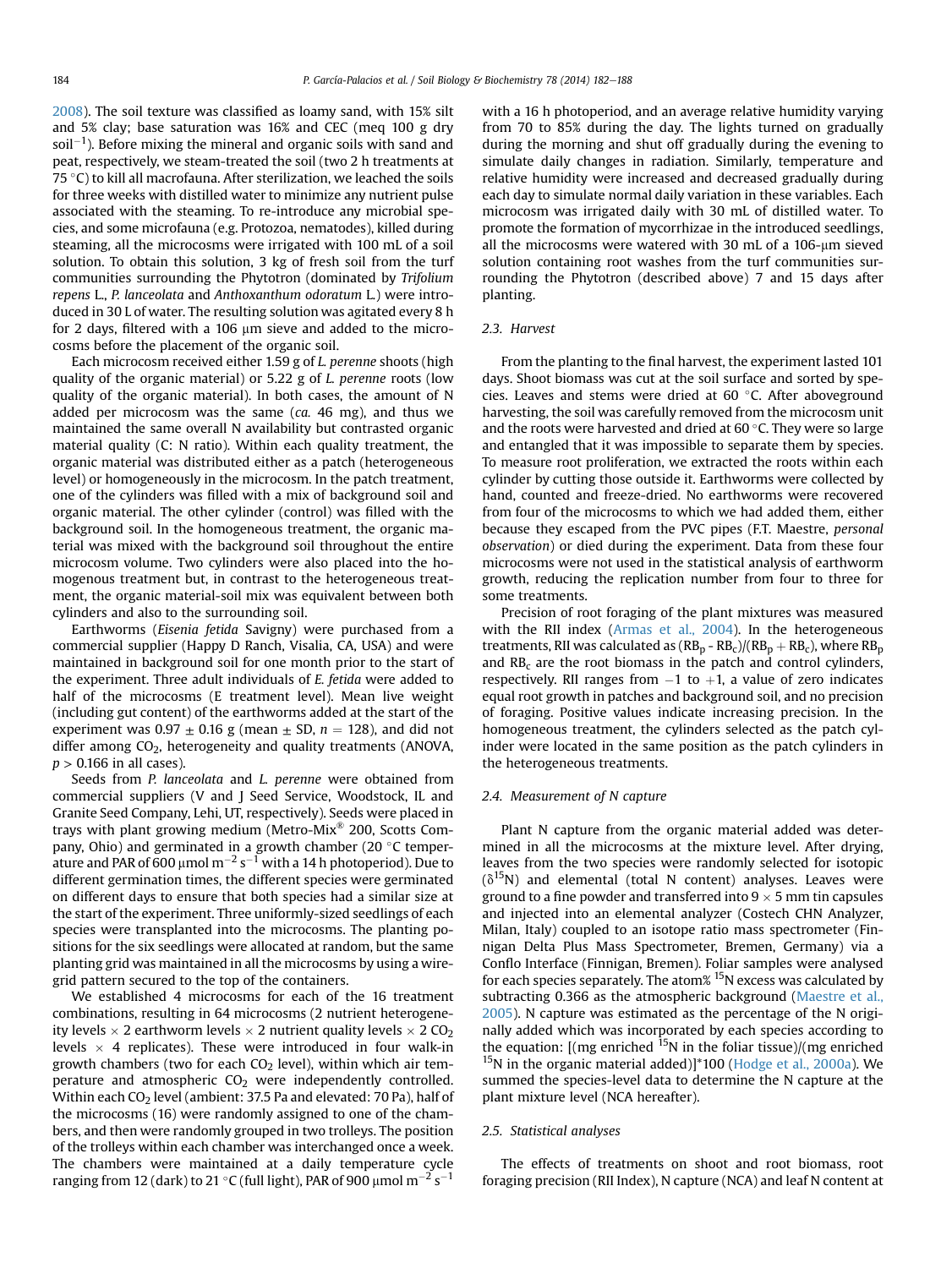<span id="page-3-0"></span>the mixture level were analysed using a five-way nested ANOVA model. The model included  $CO<sub>2</sub>$  concentration ( $CO<sub>2</sub>$ ), nutrient heterogeneity (NH), earthworms (E) and organic material quality (NQ) as main fixed effects, chamber number as a random factor nested within  $CO<sub>2</sub>$ , and all the interactions between the fixed factors. In this model, the effect of  $CO<sub>2</sub>$  (1 df) was tested against the effect of chamber nested within  $CO<sub>2</sub>$  (2 df); the other main effects and interactions (1 df) were tested against the residual error (46 df). The same ANOVA model was used to analyse the effects of treatments on the proportion of the shoot biomass accounted for by the dominant species. Separate ANOVAs were conducted at each treatment level to facilitate the interpretation of three- and fourway significant interactions. The effects of NH, NQ and  $CO<sub>2</sub>$  on earthworm growth, evaluated as the difference in weight of the earthworms (freeze-dried weight at harvest  $-$  estimated initial freeze-dried weight) were evaluated with a four-way nested ANOVA (with  $CO<sub>2</sub>$ , NH and NQ as main fixed effects and chamber number as a factor nested within  $CO<sub>2</sub>$ ). Data on N capture were logtransformed to meet ANOVA assumptions. Analyses were carried out using SPSS version 14.0 (SPSS Inc., Chicago, IL, USA). The data from this experiment are available from figshare ([Maestre et al.,](#page-6-0) [2014\)](#page-6-0).

## 3. Results

## 3.1. Earthworm population and individual biomass

About 60% of the earthworms added were recovered at the end of the experiment, with an average biomass decrease per microcosm of 46% (Fig. 1). This reduction in biomass, however, did not differ significantly across treatments (main and interaction effect significance values:  $p > 0.190$ ).

#### 3.2. Root foraging precision and N capture

Precise root foraging patterns ( $p < 0.001$ ) were demonstrated when the organic material was supplied heterogeneously (Fig. 2). However, the intensity of this NH effect was significantly modulated by the other three treatments (Table 1). A further ANOVA



Fig. 1. Change in freeze-dry weight (as % of the initial weight added) of earthworms compared across atmospheric  $CO_2$  concentration ( $CO_2$ : 37.5 vs. 70 Pa), nutrient quality (NQ: low vs. high) and nutrient heterogeneity (NH: homogeneous vs. heterogeneous). Values are means  $\pm$  SE ( $n = 4, 4, 4, 3, 3, 3, 4$  and 3 for the bars from left to right). The decrease in earthworm biomass was not significantly affected by any treatment  $(CO<sub>2</sub>)$ :  $F_{1,2} = 4.00$ ;  $p = 0.184$ , NH:  $F_{1,22} = 0.76$ ;  $p = 0.391$ , NQ:  $F_{1,22} = 0.43$ ;  $p = 0.519$ ; no interactions).



Fig. 2. Root foraging precision of mixtures into nutrient patches (RII index) compared across atmospheric  $CO_2$  concentration ( $CO_2$ : 37.5 vs. 70 Pa), earthworms (E: control vs. earthworms), nutrient quality (NQ: low vs. high) and nutrient heterogeneity (NH: homogeneous vs. heterogeneous) levels. Positive values of the RII index indicate precise root biomass proliferation into the nutrient patch (see Materials and Methods for details on its calculation). Values are means  $\pm$  95% confidence intervals (*n* = 4). Significant root foraging patterns are indicated by confidence intervals that do not overlap 0.

conducted at each NH level to investigate the 4-way interaction found revealed a significant  $CO_2 \times NQ$  interaction ( $F_{1,22} = 5.91$ ;  $p = 0.024$ ) in heterogeneous conditions. In ambient CO<sub>2</sub> settings, high vs. low quality patches promoted precise root foraging (Fig. 2). The opposite effect of organic material quality was found under elevated CO<sub>2</sub>. The RII Index was not obviously affected by earthworms, and under homogeneous nutrient supply it was not modified by the other treatments.

The decrease in N uptake found under heterogeneous conditions ([Fig. 3](#page-4-0)) was larger when the patches were of low quality (63% decrease in NCA compared to the homogeneous level), which presumably caused the significant  $NH \times NQ$  interaction (Table 1). The NH  $\times$  E interaction appeared driven by the fact earthworms emphasized the decrease in N capture by the plant mixture from a patch. Compared to homogenous nutrient conditions, N capture in the heterogeneous treatment was 35% lower from patches in the presence of earthworms, but only 15% lower when earthworms were absent [\(Fig. 3](#page-4-0)).

#### Table 1

Summary results of the full ANOVA model showing the effects of  $CO<sub>2</sub>$  concentration  $(CO<sub>2</sub>)$ , nutrient heterogeneity (NH), earthworms (E) and organic material quality (NQ) on the root foraging precision (RII), percentage of N added as organic material captured (NCA), shoot and root biomass, and leaf N concentration (leaf N) at the mixture level. Values represent the F statistic.  ${}^*p < 0.05, {}^*p < 0.01, {}^*{}^*p < 0.001$ . Chamber number (random factor) was not included in the table as it only has interest for  $F$  calculations of the  $CO<sub>2</sub>$  effect; the other main effects and interactions were tested against the residual error.

| Source of variation (d.f.)         | RII       | <b>NCA</b> | Shoot<br>biomass | Root<br>biomass | Leaf N   |
|------------------------------------|-----------|------------|------------------|-----------------|----------|
| CO <sub>2</sub> (1,2)              | 0.28      | 0.00       | 1.41             | 0.02            | 2.15     |
| NH (1, 46)                         | 111.79*** | 28.90***   | 0.76             | 0.90            | 3.44     |
| E(1, 46)                           | 0.73      | 0.59       | $9.99**$         | $5.59*$         | 0.92     |
| NO (1, 46)                         | 0.12      | 122.24***  | $8.12***$        | 3.77            | 16.16*** |
| $CO2 \times NH(1, 46)$             | 0.53      | 0.05       | 0.14             | 3.22            | 2.24     |
| $CO2 \times E(1, 46)$              | 0.00      | 1.88       | 0.00             | 0.04            | $8.62**$ |
| $CO2 \times NO(1, 46)$             | 2.60      | 2.91       | 3.15             | 1.70            | 0.49     |
| $NH \times E(1, 46)$               | 0.94      | $5.66*$    | $7.46**$         | 3.49            | 2.06     |
| $NH \times NQ(1, 46)$              | 0.45      | $11.28**$  | 1.89             | 0.04            | $6.72*$  |
| $E \times NO(1, 46)$               | 0.04      | 0.10       | 1.19             | $6.29*$         | 0.28     |
| $CO2 \times NH \times E(1, 46)$    | 0.25      | 0.34       | 1.23             | 0.04            | 0.34     |
| $CO2 \times NH \times NO$ (1, 46)  | 2.78      | 1.32       | 0.15             | 1.51            | 2.67     |
| $CO2 \times E \times NO(1, 46)$    | 1.04      | 0.04       | 0.46             | 0.84            | 0.00     |
| $NH \times E \times NO$ (1, 46)    | 0.84      | 1.91       | $5.25***$        | $6.71*$         | 0.18     |
| $CO2 \times NH \times E \times NO$ | $4.07*$   | 2.19       | 1.91             | 0.17            | 0.00     |
| (1, 46)                            |           |            |                  |                 |          |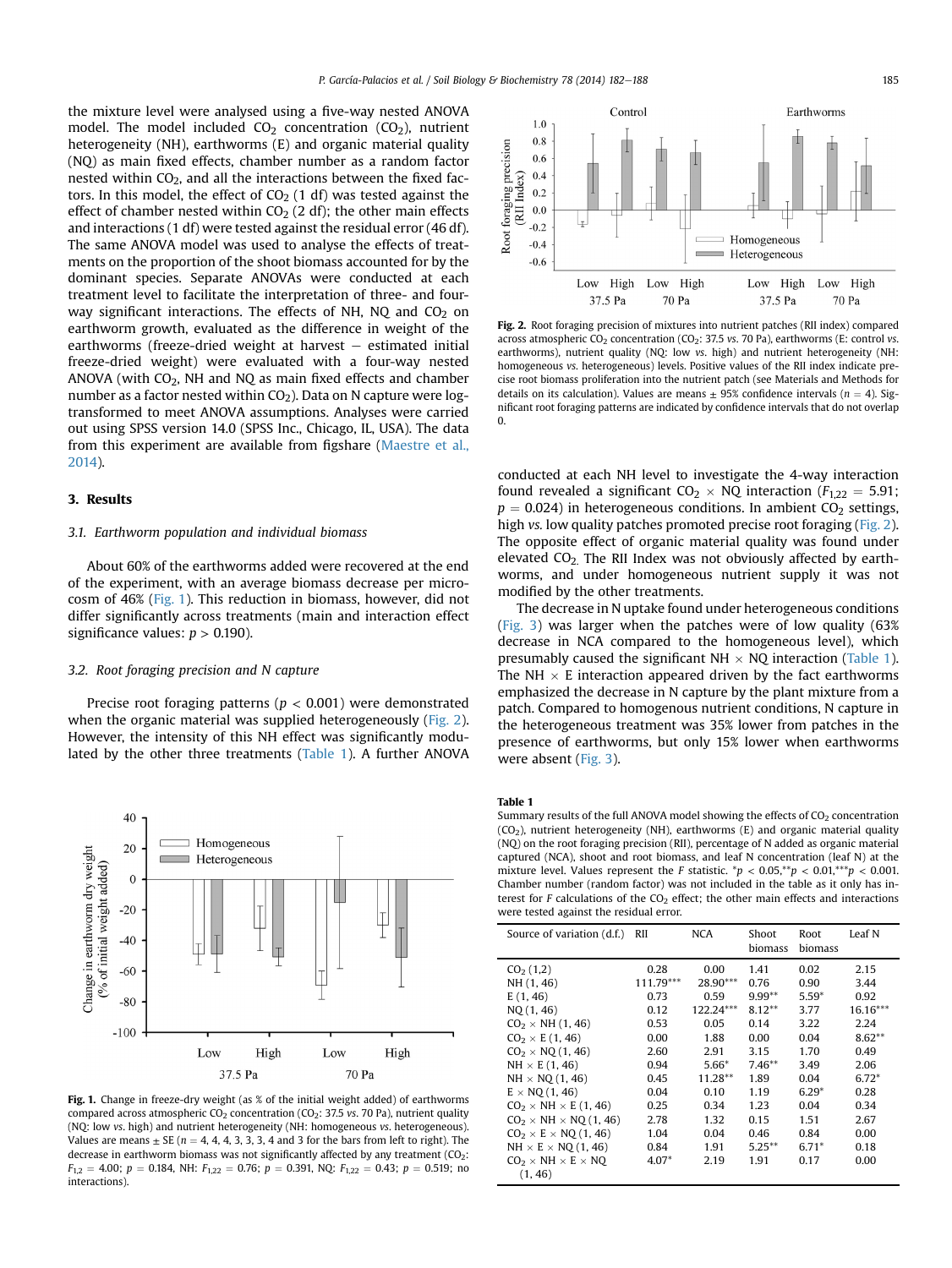<span id="page-4-0"></span>

Fig. 3. Percentage of N added as organic material captured by the plant mixtures (NCA) compared across earthworms (E: control vs. earthworms), nutrient quality (NQ: low vs. high) and nutrient heterogeneity (NH: homogeneous vs. heterogeneous) levels. Data from the two CO<sub>2</sub> concentrations were pooled to highlight the significant NH  $\times$  E and NH  $\times$  NQ interactions. Values are means  $\pm$  1 SE ( $n = 8$ ).

## 3.3. Shoot and root biomass at the plant mixture and species level

The overall effects of earthworms on mixture shoot and root biomass (15 and 20% increase, respectively, Fig. 4) were dependent on nutrient heterogeneity and quality, as significant NH  $\times$  E  $\times$  NQ interactions were found for both variables ([Table 1\)](#page-3-0). These interactions were investigated by conducting separate ANOVAs for each NQ level. The  $E \times NH$  interaction was significant only with high quality organic material for shoot and root biomass  $(F_{1,22} = 5.17; p = 0.033, F_{1,22} = 12.73; p = 0.002$ , respectively). Reductions of 26 and 36% in shoot and root biomass were observed, respectively, when earthworms were present with high nutrient quality patches (Fig. 4).

L. perenne was the dominant species in the mixture, accounting for an average of 96% of the shoot biomass (Fig. 5). A significant  $CO<sub>2</sub> \times E \times NH$  interaction was found with regard to the percentage of the shoot biomass accounted for by this species ( $F_{1,46} = 8.78$ ;  $p = 0.005$ ). When the former three-way interaction was investigated only in the presence of earthworms, we found that  $CO<sub>2</sub>$ 



Fig. 4. Shoot and root biomass of the mixtures compared across earthworms (E: control vs. earthworms), nutrient quality (NQ: low vs. high) and nutrient heterogeneity (NH: homogeneous vs. heterogeneous) levels. Data from the two  $CO<sub>2</sub>$  concentrations were pooled to highlight the significant NH  $\times$  E  $\times$  NQ interaction. Values are means  $\pm$  1 SE  $(n = 8)$ .



Fig. 5. Percentage of mixture shoot biomass accounted by *Lolium perenne* compared across atmospheric  $CO_2$  concentration ( $CO_2$ : 37.5 vs. 70 Pa), earthworms (E: control vs. earthworms) and nutrient heterogeneity (NH: homogeneous vs. heterogeneous) levels. Data from the two nutrient quality levels were pooled to highlight the significant  $CO<sub>2</sub> \times E \times NH$  interaction. Values are means  $\pm$  1 SE (n = 8).

conditions modulated the effects of soil heterogeneity, with a slight but statistically significant ( $F_{1,22} = 6.61$ ;  $p = 0.005$ ) decrease (3%) in the dominance of  $L$ . perenne under elevated  $CO<sub>2</sub>$ .

## 3.4. Plant nutritional responses

The effects of NH on leaf N concentration at the mixture level were dependent on nutrient quality, as indicated by the significant  $NH \times NQ$  interaction [\(Table 1\)](#page-3-0). Leaf N decreased (by 13%) only when heterogeneous nutrient supply co-occurred with high quality organic material (Fig. 6). We also found a significant  $CO_2 \times E$ interaction ( $p < 0.01$ ), indicating that higher leaf N was found in the presence of earthworms and ambient  $CO<sub>2</sub>$  conditions.

## 4. Discussion

# 4.1. Earthworms counteract the positive performance effects of nutrient heterogeneity under high nutrient quality levels

Positive effects of soil heterogeneity on plant biomass have been shown at the species [\(Bilbrough and Caldwell, 1997](#page-6-0)), population ([Day et al., 2003; Maestre and Reynolds, 2006a\)](#page-6-0) and community ([Wijesinghe et al., 2005; García-Palacios et al., 2011](#page-6-0)) levels. In contrast to these observations, under conditions of high quality organic material, we found lower shoot and root biomass in heterogeneous versus homogenous treatments when earthworms were present. Specifically, heterogeneity increased shoot and root



Fig. 6. Leaf N concentration of plant mixtures compared across atmospheric  $CO<sub>2</sub>$ concentration (CO2: 37.5 vs. 70 Pa), earthworms (E: control vs. earthworms), nutrient quality (NQ: low vs. high) and nutrient heterogeneity (NH: homogeneous vs. heterogeneous) levels. Values are means  $\pm$  1 SE ( $n = 4$ ).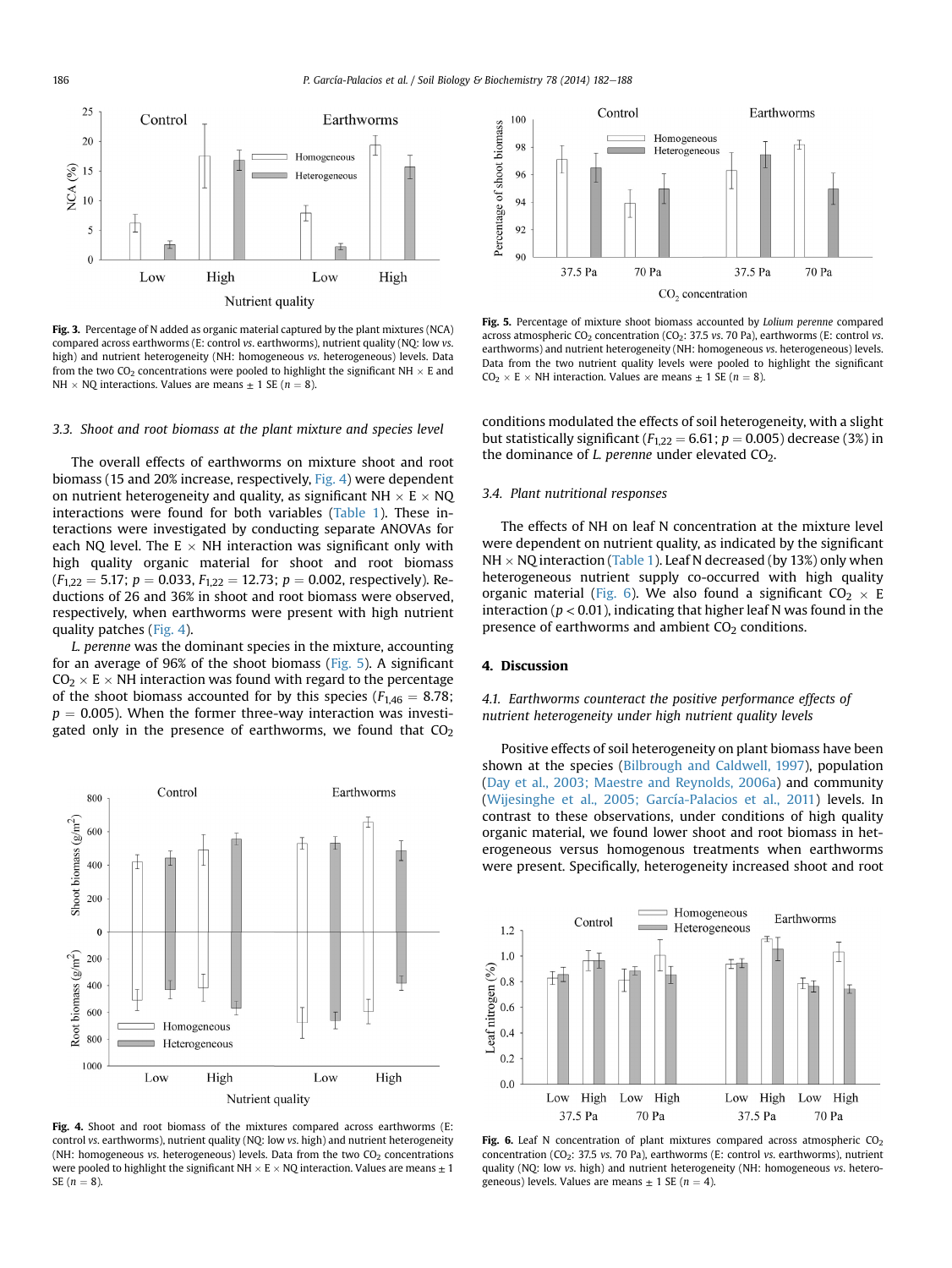biomass (13 and 36%, respectively) in the absence of earthworms, but the opposite response was found when they were present (26 and 36% reduction, respectively). Our observations therefore indicate that current expectations of plant responses to soil nutrient heterogeneity may only hold in the absence of earthworms. Furthermore, in line with our first hypothesis, patch nutrient quality seems an important determinant of how earthworms influence plant responses to nutrient heterogeneity, presumably because earthworms selectively feed on higher quality materials ([Smith and Bradford, 2003; Bradford et al., 2007](#page-6-0)) and so caused marked reductions in plant shoot and root biomass when the patches were of high quality. Our results argue for a reconsideration of individual and community productivity responses to soil heterogeneity that explicitly incorporates soil engineers, such as earthworms, and patch quality.

The shoot and root biomass patterns matched the N capture responses to soil heterogeneity and earthworms, at least with high quality patches. This match is supported by the correlation between NCA and shoot biomass ( $r = 0.575$ ;  $p < 0.001$ ;  $n = 64$ ), suggesting that the reduction in N capture in the earthworm and soil heterogeneity microcosms could explain at least some of the response of NCA and shoot biomass. This result is important because it indicates that root proliferation into nutrient patches can be disadvantageous for plant performance in the presence of earthworms. We suggest the following mechanism to explain this finding: earthworms distribute material away from the patch and also enhance microbial activity and biomass through their burrowing and the secretion and excretion of highly enriched products ([Lavelle, 1997](#page-6-0)). The resulting reduction in patch material and stimulation of microbial activity by earthworms may then enhance microbial N immobilization, intensifying N competition between plants and soil microorganisms (reviewed by [Hodge et al., 2000b\)](#page-6-0) and leading to reductions in plant N capture from the nutrient patch. Thus, the ability of earthworms to selectively forage for high quality organic material may enhance the influence of microbial N immobilization in patches of high, but not low, quality organic material. The larger decrease in leaf N concentration under heterogeneous conditions with high quality patches (low C: N ratio) supports this interpretation. The potential for earthworms to mediate effects of soil heterogeneity on plant biomass has been demonstrated previously ([Wurst et al., 2003; Kreuzer et al., 2004\)](#page-6-0) but, to our knowledge, ours is the first study to experimentally show how this role may depend on nutrient patch quality.

# 4.2. Earthworms mediate the joint effect of soil nutrient heterogeneity and elevated  $CO<sub>2</sub>$  on plant species dominance

The dominance of L. perenne over P. lanceolata in model grassland communities such as those evaluated here has been previously documented ([Maestre and Reynolds, 2007\)](#page-6-0). In fact, in a very similar experimental design addressing the effects of soil heterogeneity, [Maestre et al. \(2005\)](#page-6-0) found that soil heterogeneity decreased and increased the dominance of  $L$ , perenne in ambient and elevated  $CO<sub>2</sub>$ conditions, respectively. Our findings replicated these results, but only when earthworms were absent from the microcosms. Earthworms therefore have the potential to mediate plant responses to soil heterogeneity and elevated  $CO<sub>2</sub>$ , because when they were included in the microcosms, soil heterogeneity increased and decreased the dominance of  $L$ , perenne in ambient and elevated  $CO<sub>2</sub>$ conditions, respectively. The shifts in dominance were, admittedly, minor in magnitude  $(2-4%$  absolute change). Yet they demonstrate the potential for earthworms to modify effects of elevated  $CO<sub>2</sub>$  and nutrient patchiness on plant community composition, even when average species dominance is higher than 90%.We hypothesized that L. perenne would show the observed decreases in dominance because of greater N limitation through higher casting. Earthworm cast production increases in grasslands exposed to elevated atmospheric CO2 [\(Arnone et al., 2013](#page-6-0)), enhancing microbial N immobilization and therefore decreasing the dominance of fast-growing species such as L. perenne. Our findings indicate that earthworms can mediate the effects of soil heterogeneity on species competitive ability and plant community structure ([Wurst et al., 2003; Kreuzer et al., 2004\)](#page-6-0), especially when addressing interactions with global change drivers such as elevated  $CO<sub>2</sub>$ . The potential for earthworms to modify outcomes might have been underestimated in previous studies evalu-ating soil heterogeneity and CO<sub>2</sub> conditions [\(Arnone, 1997; Maestre](#page-6-0) [et al., 2005\)](#page-6-0). Our results suggest that soil fauna should be considered when assessing the interaction between nutrient patchiness and global change drivers [\(García-Palacios et al., 2012\)](#page-6-0).

#### 4.3. Strengths and caveats of the approach followed

The experimental approach followed allowed us to test how earthworms modulate plant responses to nutrient heterogeneity depending on the patch quality and environmental conditions (atmospheric  $CO<sub>2</sub>$  concentration) considered. This complex assessment was performed without the influence of other factors that likely also determine the effects of soil resource heterogeneity in the field (e.g. soil moisture and nutrient availability; [Hodge,](#page-6-0) [2004; García-Palacios et al., 2012](#page-6-0)); suggesting that further work is required to understand how increasingly complex factor combinations affect the influence of nutrient heterogeneity. However, the use of organic patches and natural soil makes our work ecologically relevant, as nutrient patches in field soils are typically organic and so decomposition processes are a fundamental component of N competition between plants and soil microorganisms. Thus, we can suggest potential mechanisms that, together or alone, could explain the decreases in plant biomass and N capture found under heterogeneous conditions. Measuring the  $\delta^{15}N$  in patches, earthworms and microbial biomass would have allowed us to track the fate of N in the soil and the food web to evaluate such hypothesized mechanisms. Future work should test these proposed mechanisms to help inform projections of how plant communities and N dynamics will respond to rising atmospheric  $CO<sub>2</sub>$ .

Our approach is not without limitations, and extrapolations to the natural world should be made with caution. Pots physically restrict lateral root growth [\(Fransen et al., 1999](#page-6-0)) and burrowing by earthworms [\(Lowe and Butt, 2005\)](#page-6-0). The biomass of the earthworms declined over the course of the experiment, which may have reduced the efficacy of this treatment. As this decrease was homogeneous across the other treatments evaluated, we consider the effect of earthworms on plant biomass and nutritional status, albeit maybe diluted, to have been equal across the microcosms containing earthworms. We cannot explain the reasons for the biomass decrease, but suggest that earthworms may have run out of food during the course of the experiment (101 days), as found in previous soil nutrient heterogeneity studies ([Wurst et al., 2003\)](#page-6-0). In addition, earthworm species other than the one used in this study (E. fetida) may interact with the organic patches differently. E. fetida is commonly found in compost and organic soils ([Sims and Gerard,](#page-6-0) [1985\)](#page-6-0), and different species from contrasting habitats and functional groups may promote different patterns of plant N availability ([Butenschoen et al., 2009\)](#page-6-0). Hence, similar experiments need to be conducted with earthworm species that exhibit endogeic and anecic behaviours.

## 4.4. Conclusions

Our results show that earthworms modify plant responses to nutrient heterogeneity, but not necessarily for all variables (e.g.